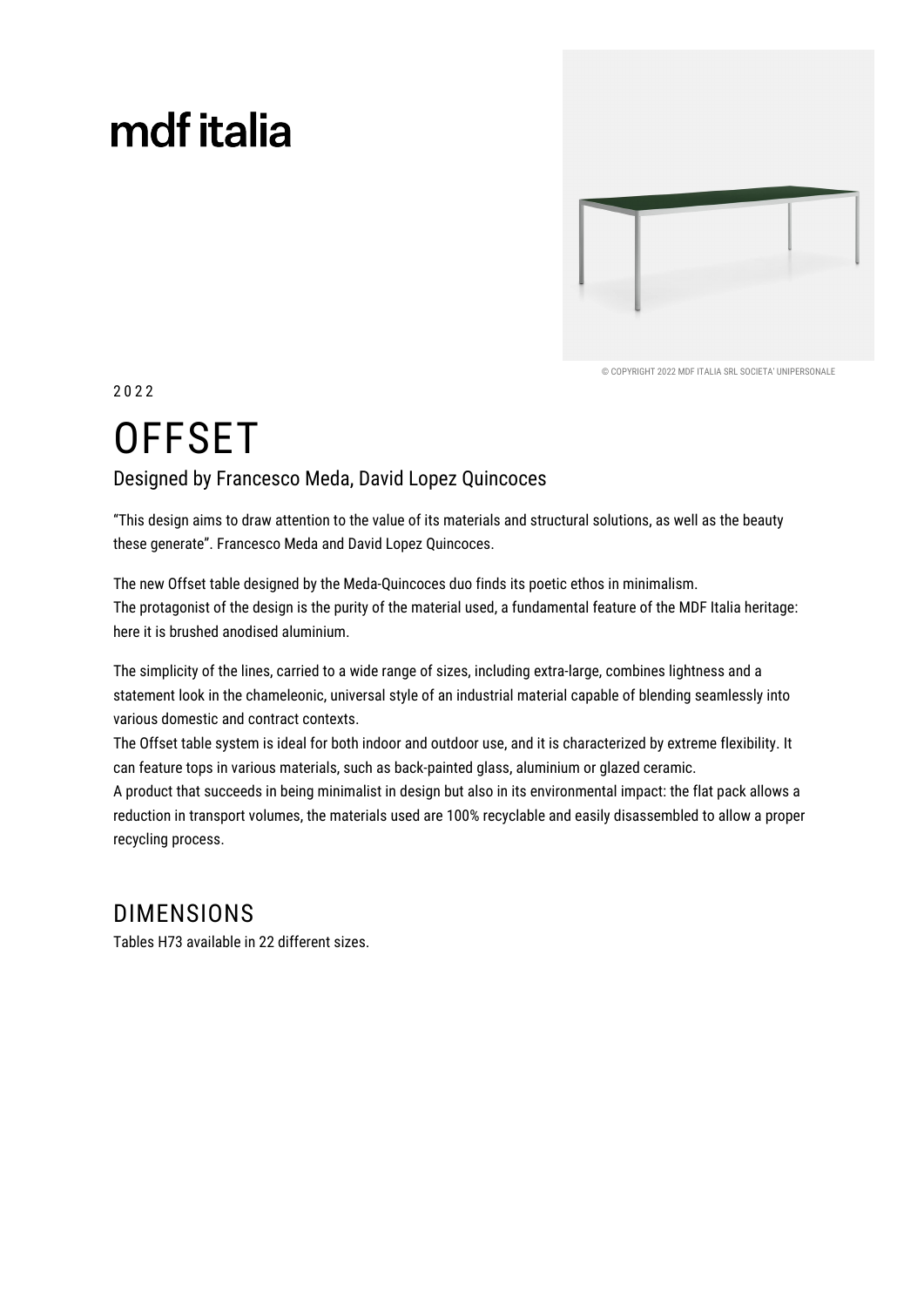## **TOPS**

Tops are recessed and do not require any securing hardware. Available in:

- Back-painted tempered glass in the colours dune (ral.1001), burgundy (ral.3007), English green (ral.6007), navy blue (ral.5004), black (ral.9005) and white. Thickness: 8 mm.

- Natural satin-finish anodised aluminium painted with transparent matt protective coating. Thickness: 6 mm.

- Glass-ceramic glaze available in bright sage green, brick red and stone grey. Thickness: 7 mm.

The glazed surface is made of a special material obtained from the recovered glass of discarded TV and PC monitors, directly applied to the ceramic by means of an exclusive manufacturing process.

Visual irregularities, nuances, a lack of uniformity of both surface and material colour are deemed traits of value and uniqueness.

## **STRUCTURE**

The frame is composed of only two extruded elements joined together fluidly by way of a high-precision mechanical processing method and sections that conceal the attachments.

Extruded aluminium legs, round section, diam. 40 mm, with internal steel structural tie-rod only for lengths over 260 cm. Extruded aluminium perimeter structure, height 40 mm. Available in the following finishes: brushed anodised aluminium or painted matt lead black.

## **OUTDOOR VERSION**

Tables with aluminium and glass-ceramic glazed tops can be used outdoors, in the dimensions D100 L180/240/300, D120 L120, D148 L148, D180 L180. Ceramic tops are divided into several parts.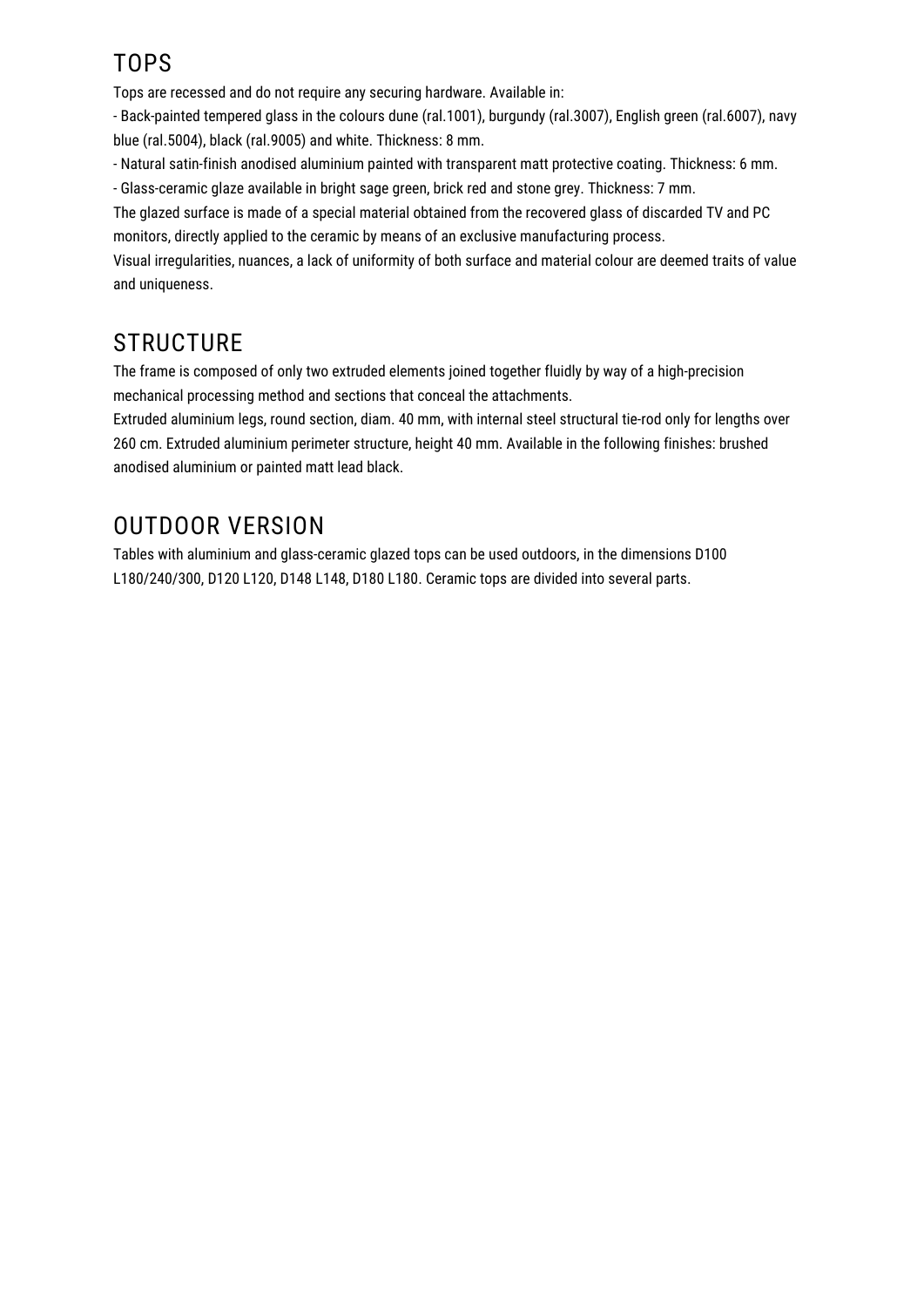#### **OFFSET**

Indoor

#### Outdoor



Ceramic tops are divided into several parts.<br>Scheme of the ceramic tabletop partition.

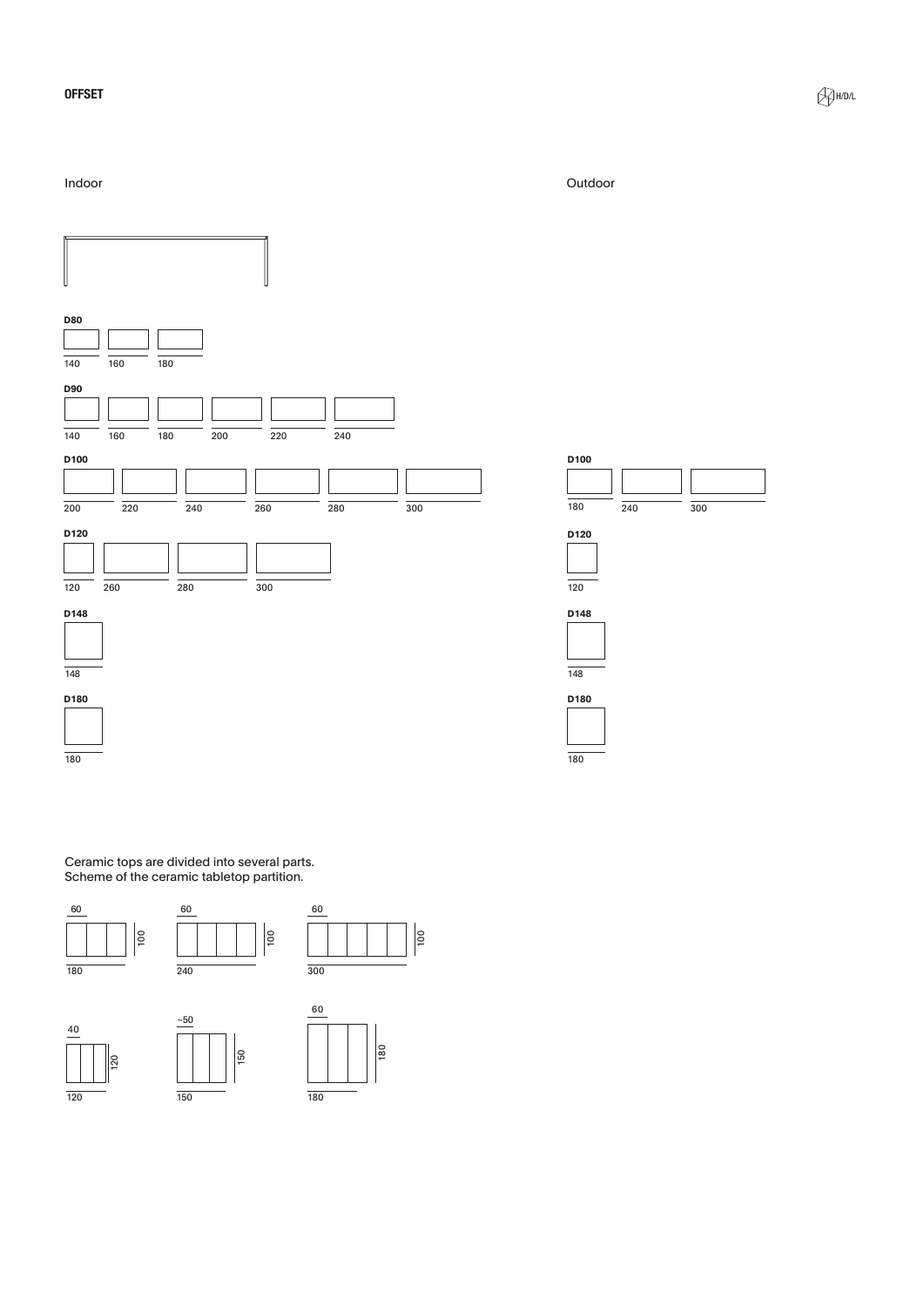## Finishing

The number in the dot corresponds to the number of colour/material finish.

Here below, in the section FINISH OPTIONS, please note all the colours of the materials used for this product.

## **STRUCTURE**

#### **Structure**



#### **TOP**

Top

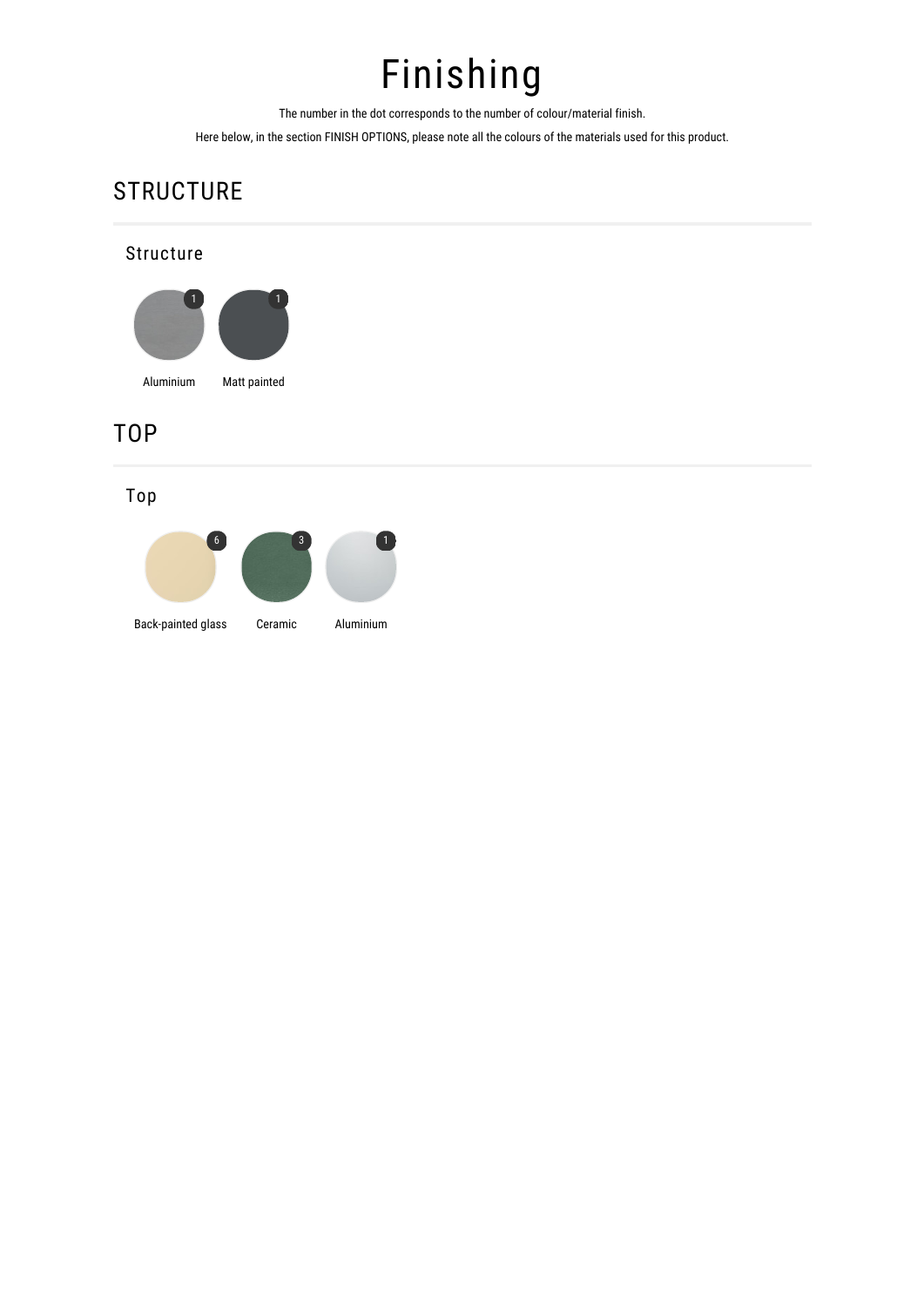## Finish options

### **TOP**





#### Aluminium



finish anodised aluminium

### **STRUCTURE**

#### Aluminium



anodised aluminium